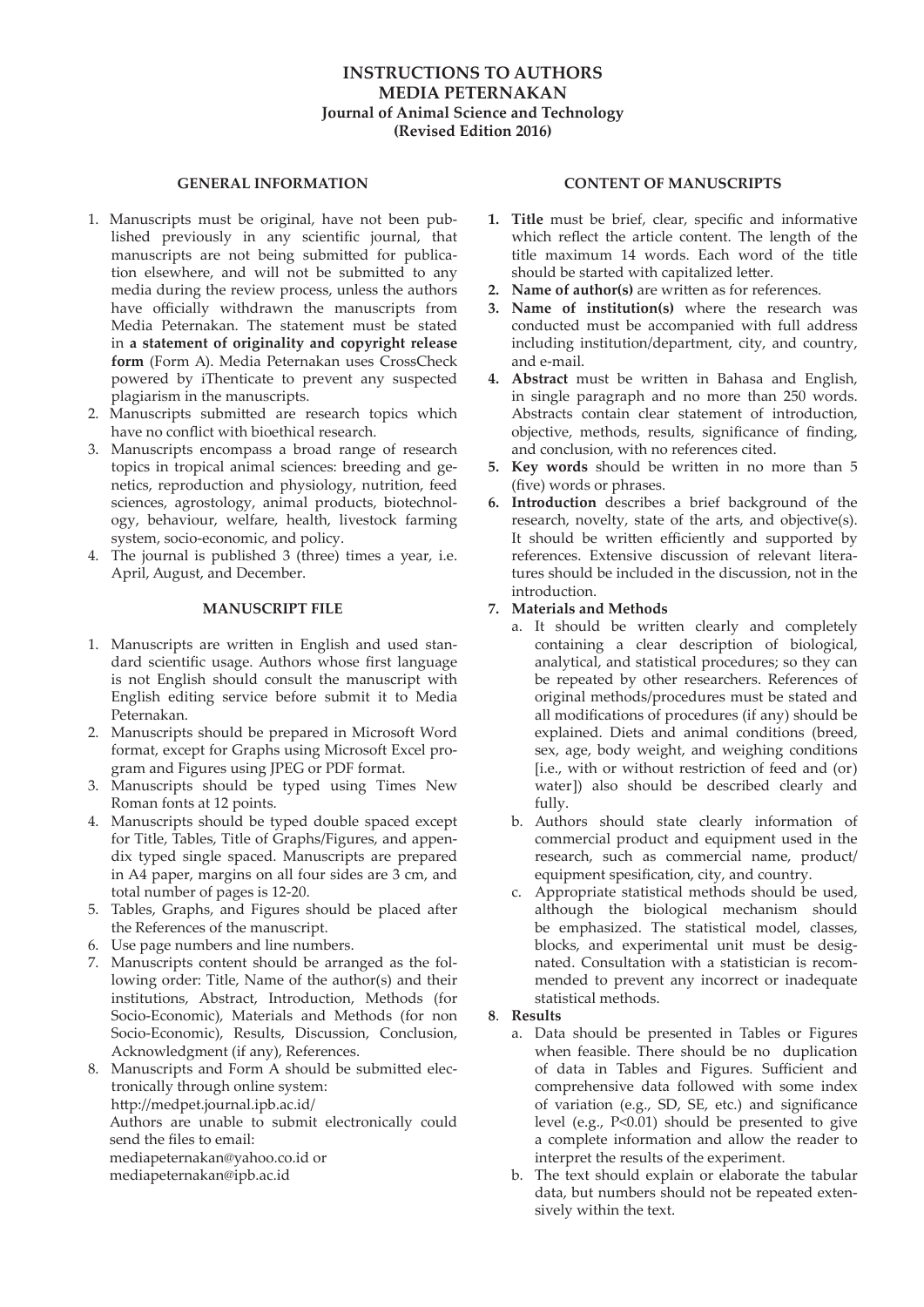- **9**. **Discussion** should be consistent and should interpret the results clearly and concisely, address biological mechanism and their significance, supported with suitable literatures. The discussion should show relevance between the results and the field of investigation and/ or hypotheses. Results that already described in the RESULTS section should not be repeated in the DISCUSSION section.
- **9. Conclusion** should be written briefly in single paragraph, but reflects the experimental results obtained. Implication of results should be added stating what the findings of this research imply for animal production and (or) biology.
- **10. Acknowledgement** (if any) to person(s) or institution(s) who help the experiment should be stated.
- **11. References**: We suggest authors to use reference management software like EndNote (http://endnote. com/downloads/styles), Mendeley (https://www. mendeley.com/features/reference-manager/), etc., to prepare citations and the list of references.
	- a. References should be the last 10 year publication, with minimum 80% of journal.
	- b. Citing a citation, such as Morris in Miftah *et al.* (2008), and using 'Anonym' as reference **are not allowed**.
	- c. Authors should not use proceeding, thesis, and dissertation as references.
	- d. The electronic publications are only allowed to use, if those are published by a competent source, such as journal and government or private institution. The accessed date should be put after the last sentence.
	- e. Reference citations in the text: Takahashi (2014) or (Takahashi, 2014); O'neil *et al*. (2006) or (O'neil *et al*., 1974); Priyanto & Johnson (2011) or (Priyanto & Johnson, 2011).
	- f. References should be listed alphabetically by the author(s) last name(s) and the year of publication. For books, the order is all author(s), year, title of the book, name and place of publisher. For journals, author(s), year, title of the article(s), journal name, volume and number of publication, and pages. Journals should be abbreviated according to the conventional abbreviation used by Pubmed **(http://www.ncbi.nlm.nih.gov/nlmcatalog/journals).** For article in a book: author(s), year, title of the article, editor(s), book title, name and place of publisher. Some examples of references are presented below:

#### **Book**

- **AOAC.** 2005. Official Methods of Analysis of AOAC International. 18<sup>th</sup> ed. Assoc. Off. Anal. Chem., Arlington.
- **Jay, J. M., M. J. Loessner, & D. A. Golden.** 2005. Modern Food Microbiology. 7<sup>th</sup> ed. Springer, New York.

#### **Journal**

**O'Neil, M. R., G. P. Lardy, L. P. Reynolds, J. S. Caton, M. L. Johnson, & K. A. Vonnahme.**  2006. Effects of estradiol (E2) and linseed meal (LSM) on caruncular angiogenic factors in ovariectomized (OVX) ewes. Biol. Reprod. 75(Suppl. 1): 132 (Abstr.).

**Priyanto, R. & E. R. Johnson.** 2011. Muscle growth and distribution in fattening steer of different breeds. Med. Pet. 34:19-22.

#### **Article in a Book**

**Launchbaugh, K., J. A. Pfister, S. Lopez-Ortiz, & R. Frost.** 2007. Body Condition Affects Blood Alkaloid and Monoterpene Kinetics and Volun-tary Intake of Chemically-Defended Plants by Livestock. In: K. E. Panter, T. L. Wierenga, & J. A. Pfister (Eds). Poisonous Plants: Global Research and Solutions. CAB International, Wallingford. p. 394-400.

#### **Electronic Publications**

- **Scramlin, S. M., S. N. Carr, C. W. Parks, D. M. Fernandez-Dueñas, C. M. Leick, F. K. McKeith, & J. Killefer.** 2008. Effect of Ractopamine level, gender and duration of Ractopamine on belly and bacon quality traits. Meat Sci.
- **Windisch, W., K. Schedle, C. Plitzner, & A. Kroismayr.** 2008. Use of phytogenic products as feed additives for swine and poultry. J. Anim. Sci. 86:E140-E148. http://jas.fass.org/cgi/ content/full/86/14\_suppl/E140. [29 December 2009].
- **IUCN (International Union for Conservation of Nature and Natural Resources).** 2007. The IUCN Red List of Threatened Species: 2001 Categories and Criteria (Version 3.1). http:// www.iucnredlist.org/ [8 October 2007].

#### **TABLES, FIGURES, AND GRAPHS**

#### 1. **Table:**

a. Tables should be prepared using Microsoft Word Table function, select Insert>Table and follow the instruction. Please do not separate cells into rows and columns by using tabs and spaces. Herewith a sample table constructed correctly:

|            | $Col$ <sub>11</sub> $mn$<br>head | $\therefore$ Column $\therefore$ Column $\therefore$ Column<br>head | head | head |
|------------|----------------------------------|---------------------------------------------------------------------|------|------|
| : Row head |                                  |                                                                     |      |      |
| : Row head |                                  |                                                                     |      |      |
| : Row head |                                  |                                                                     |      |      |

- b. Tables should be clear and could stand alone (giving a complete information and could be understood without referring to the body of manuscript). All tables should be cited in the text and should not duplicate data already given in the text or in figures.
- c. The title should be brief and clear. Only the initial word is capitalized, typed above the table, and numbered using Arabic number. The title for socio-economic should be completed with research time and location.
- d. Separating lines should be made horizontal (three lines) to separate head of column (treatment) and data, and closing line.
- e. Data should be completed with standard deviation (SD), standard error (SE), or coefficient of variation (CV) to figure out its variation.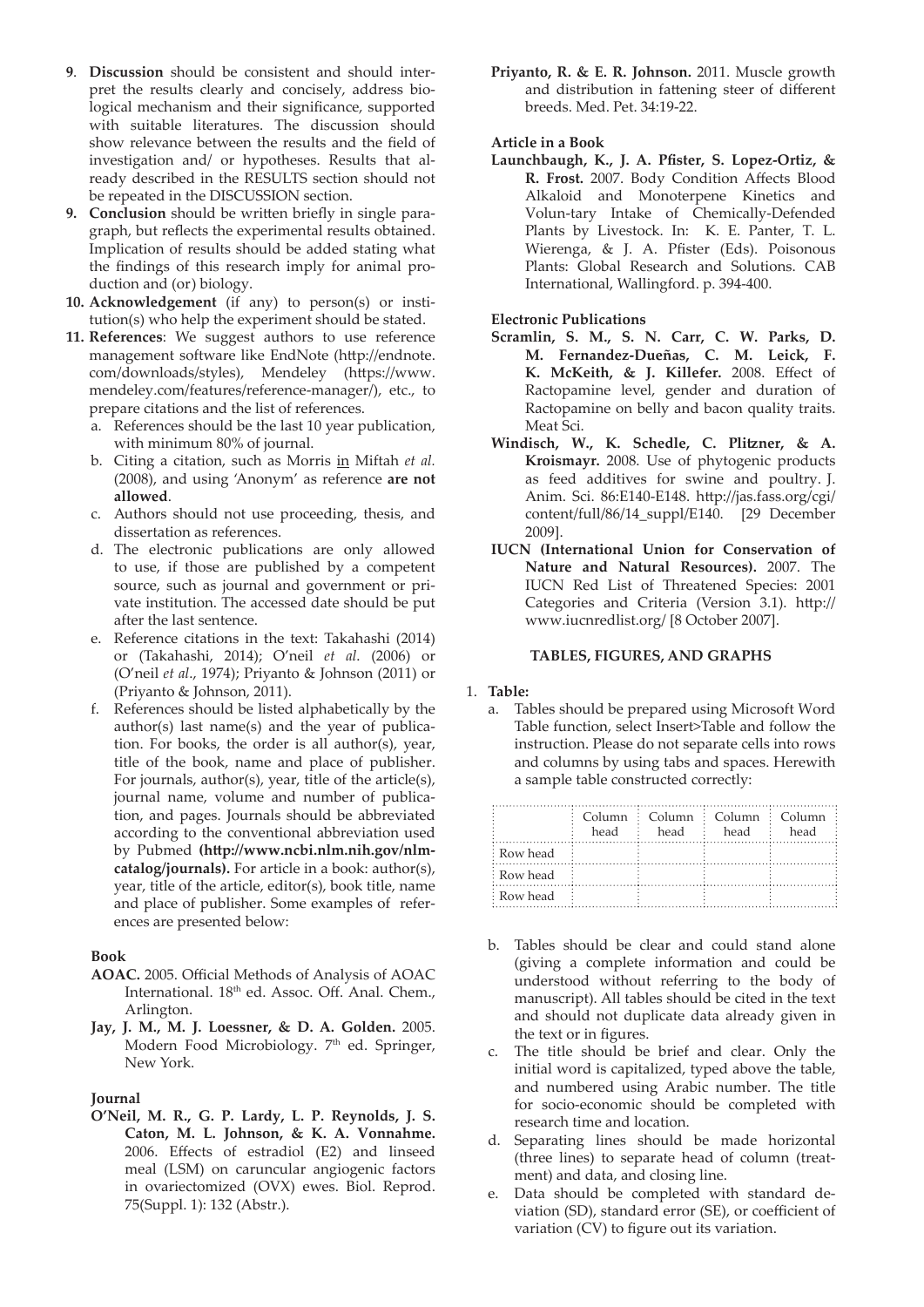- f. Footnote for statistical analysis should be written: "Means in the same column/row with different superscript differ significantly (P<0.05) or highly significant (P<0.01)".
- g. Each abbreviation or symbols should be described in footnote.

#### 2. **Figure and Graph**

- a. Title should be brief and clear, located under the Figure or Graph. Only the initial word is capitalized and numbered with Arabic number.
- b. Symbols and description of Figure and Graph should be defined in title that would give a complete information and could stand alone.
- c. Figures should be prepared and the types are readable at the final size of publication, one column (8 cm wide) or full-page width (17 cm wide). Use Palatino Linotype and Times New Roman font types only. A minimum type size of 8 points (after reduction) should be used. Please also remove unnecessary backgrounds and grid lines from graphs.
- d. For bar charts, should be made in 2-dimension and should use stripes as fill patterns, not a solid or block shading. Each axis should have a description and a unit.
- e. For line graphs, use a minimum stroke weight of 1 point for all lines. If multiple lines are to be distinguished, use solid, long-dash, short-dash, and dotted lines; avoid the use of gray or shaded lines. Please use the following symbols to iden-

tify curves and data points:  $\Box$ ,  $\blacksquare$ ,  $\odot$ ,  $\blacktriangle$ ,  $\triangle$ ,  $\Diamond$ ,  $\blacklozenge$ ,  $+$ , and ×.

f. Figures must have good resolution. Preferred format for figures are Word, JPEG, and PDF. Minimum resolution is 300 dpi for color and grayscale figures and 600 dpi for line art. Please consider that color figures/images for print journal will be charged separately.

#### **ADDITIONAL NOTES**

- 1. Nomenclature for Latin words consisting of 2 or 3 words is typed in italic and used for plants, animals, insects, microorganisms, and diseases. Full name of chemicals is used for the first time. General name or generic can also be used.
- 2. Units of measurements use International System (IS).
- 3. Abbreviations are written using standard Media Peternakan, as follows:

| °∩           | degree Celsius                    |
|--------------|-----------------------------------|
| <b>ANOVA</b> | analysis of variance              |
| <b>ATP</b>   | adenosine triphosphate            |
| cal          | calorie                           |
| cfu          | colony-forming unit               |
| CoA          | coenzyme A                        |
| CP           | crude protein ( $N \times 6.25$ ) |
| CV           | coefficient of variation          |
| <sub>d</sub> | day(s)                            |
| DΜ           | dry matter                        |
| <b>DNA</b>   | deoxyribonucleic acid             |

#### **Example of Table, Figure, and Graph**

Tabel 1. The average of feed consumption, water consumption, egg production, and feed conversion of laying quail during 8 weeks treatment

| Variables                      | Treatments                    |                                |                                 |                                 |                               |
|--------------------------------|-------------------------------|--------------------------------|---------------------------------|---------------------------------|-------------------------------|
|                                | T <sub>0</sub>                | T1                             | T <sub>2</sub>                  | T <sub>3</sub>                  | T4                            |
| Feed consumption (g/quail/d)   | $19.94 \pm 0.61$ <sup>a</sup> | $19.99 \pm 0.66^{\mathrm{a}}$  | $19.40 \pm 0.65^{\circ}$        | $19.49 \pm 0.49^{\circ}$        | $18.49 \pm 0.44^b$            |
| Water consumption (mL/quail/d) | 52.23 $\pm$ 6.96 $\text{c}$   | $62.94 \pm 5.33^b$             | $68.28 \pm 5.44^b$              | $60.27 \pm 4.65^{\circ}$        | $80.16 \pm 5.33$ <sup>a</sup> |
| Egg production $(\%)$          | $58.78 \pm 2.72$ <sup>a</sup> | 59.04±1.79 <sup>a</sup>        | 59.57± 1.92 <sup>a</sup>        | $55.76 \pm 4.74$ <sup>a</sup>   | $45.05 \pm 2.07^{\circ}$      |
| Egg mass $(g/quail)$           | 524.80±27.32 <sup>a</sup>     | 531.96±6.31 <sup>a</sup>       | $521.23 \pm 16.42$ <sup>a</sup> | 511.58±37.49 <sup>a</sup>       | $409.23 \pm 24.42^b$          |
| Feed conversion                | $2.41 \pm 0.39$               | $2.21 \pm 0.12$                | $2.24 \pm 0.08$                 | $2.10 \pm 0.15$                 | $2.06 \pm 0.09$               |
| IOFC $(Rp/egg)$                | 158.31±11.89 <sup>a</sup>     | $159.41 \pm 8.18$ <sup>a</sup> | $165.96 \pm 7.65^{\circ}$       | $146.33 \pm 22.61$ <sup>a</sup> | $99.50 \pm 6.97^{\rm b}$      |

Note: T0= Control diet (without piperine), T1= T0 + piperine 15 mg/kg BW, T2= T0 + piperine 30 mg/kg BW, T3= T0 + piperine 45 mg/kg BW, T4= T0 + piperine 60 mg/kg BW. Means in the same row with different superscripts differ significantly (P<0.05).



Figure 1. BseDI restriction profile of cytochrome b PCR product amplified from samples. (A) M= 100 bp ladder size standard; 1= pork (100%); 2= (beef 75% : pork 25%); 3= (beef 90% : pork 10%); 4= (beef 95% : pork 5%); 5= (beef 97% pork 3%); 6= (beef 99% : pork 1%); 7= beef 100%. (B) M= 100 bp ladder, 1= pork (100%); 2= (chicken 75% : pork 25%); 3= (chicken 90% : pork 10%); 4= (chicken 95% : pork 5%); 5= (chicken 97% : pork 3%); 6= (chicken 99% : pork 1%); 7= chicken (100%).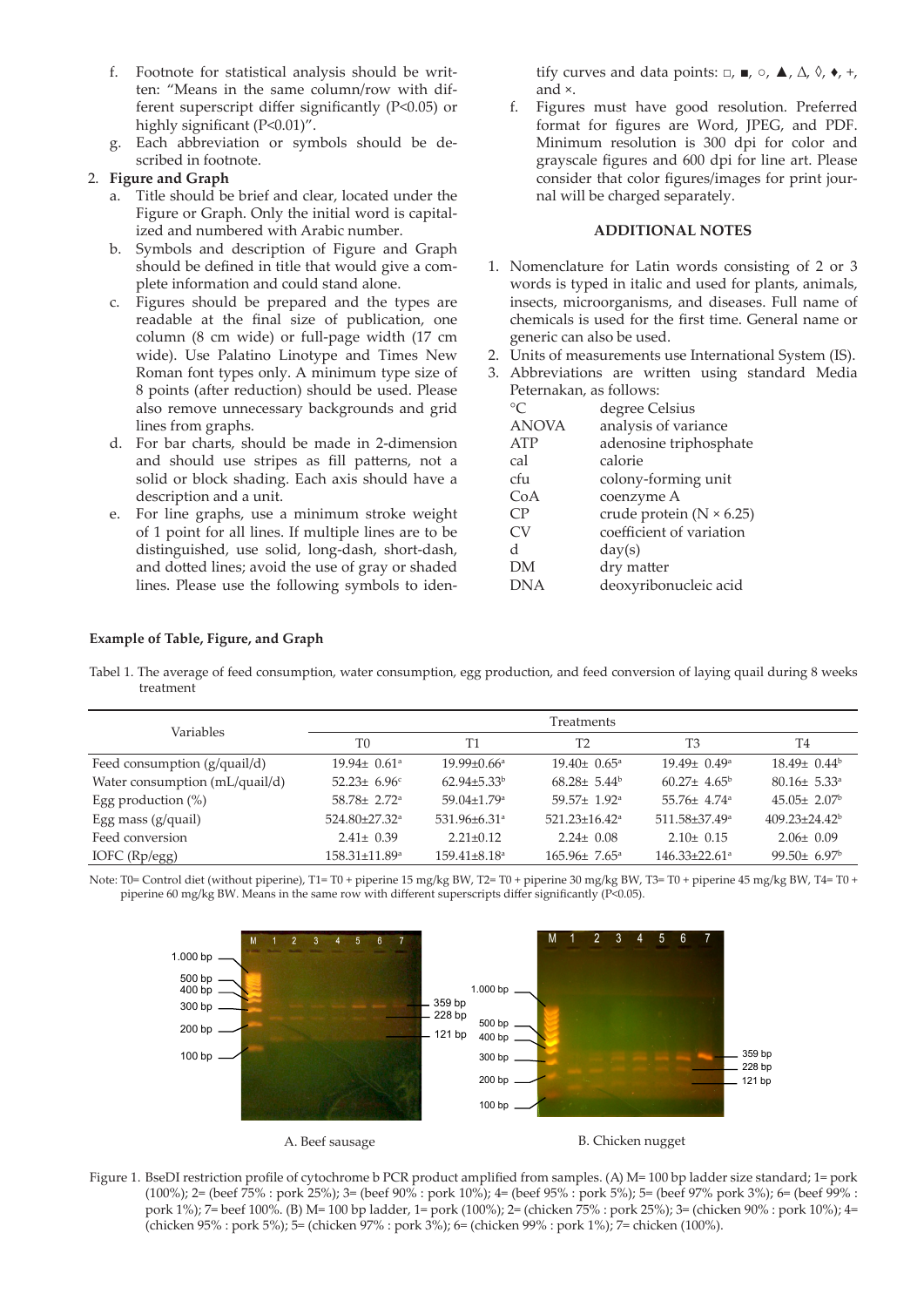

Figure 2. Relationships between dietary condensed tannin concentration and organic matter digestibility (OMD) (-o-, full regression line; OMD= 701.2 – 1.19 CT, P<0.001, R<sup>2</sup>= 0.701) and crude protein digestibility (CPD) ( $\sqrt[6]{\cdot}$ , dashed regression line; CPD= 559.7 – 1.59 CT, *P*<0.001,  $R^2$ = 0.730) in the *in vivo* studies.

| EDTA             | ethylenediaminetetraacetic acid         |
|------------------|-----------------------------------------|
| F                | F-distribution (variance ratio)         |
| g                | gram                                    |
| GЕ               | gross energy                            |
| GH               | growth hormone                          |
| h                | hour(s)                                 |
| ha               | hectare                                 |
| hCG              | human chorionic gonadotropin            |
| HPLC             | high-performance (pressure) liquid      |
|                  | chromatography                          |
| Hz               | hertz                                   |
| IU               | international unit                      |
| J                | joule                                   |
| L                | liter                                   |
| $LD_{50}$        | lethal dose 50%                         |
| LSD              | least significant difference            |
| m                | meter                                   |
| MЕ               | metabolizable energy                    |
| min              | minute(s)                               |
| mo               | month(s)                                |
| n                | sample size (used parenthetically or in |
|                  | footnotes)                              |
| NDF              | neutral detergent fiber                 |
| No.              | number (use only in tables, not in the  |
|                  | text)                                   |
| NRC              | National Research Council               |
| $\boldsymbol{P}$ | probability                             |
| <b>RNA</b>       | ribonucleic acid                        |
| rpm              | revolutions/minute (not to be used to   |
|                  | indicate centrifugal force)             |
| S                | second(s)                               |
| SAS              | Statistical Analysis System             |
| SD               | standard deviation (sample)             |
| SЕ               | standard error                          |
| sp.              | species                                 |
| ssp.             | subspecies                              |
| t                | t- (or Student) distribution            |
| TDN              | total digestible nutrients              |
| UV               | ultraviolet                             |
| V                | volt                                    |
| VFA              | volatile fatty acid(s)                  |
| vol              | volume                                  |
| vol/vol          | volume/volume (used only in             |
|                  | parentheses)                            |

| VS. | versus                                 |
|-----|----------------------------------------|
| W   | watt                                   |
| wk  | week(s)                                |
| wt  | weight (use only in tables, not in the |
|     | text)                                  |
| vr  | year(s)                                |

- 4. Decimal to separate value in tables or texts should be written using dot (.).
- 5. Writing Heading
	- a. Headings should be written in capital letters, bold, centered, and include: ABSTRACT INTRODUCTION MATERIALS AND METHODS RESULTS AND DISCUSSION CONCLUSION ACKNOWLEDGEMENT REFERENCES
	- b. Sub-heading, the first letter for each word should be capitalized, centered, and bold.
	- c. Sub-sub-heading, only the first word should be capitalized, written at the beginning of the paragraph, bold, and followed by full stop. The following text should be typed double hit from the sub-sub-heading.

#### **MANUSCRIPT REVIEW AND EDITORIAL POLICY**

The suitability of manuscripts for publication in Media Peternakan is judged by peer reviewers and editorial board. All the review process are conducted in blind review. Chief Editor handles all correspondence with the author and makes the final decision as to whether the paper is recommended for acceptance, rejection, or needs to be returned to the author for revision.

Chief Editor and Section Editors will evaluate the submitted papers on praqualification step for suitability of further review process. The manuscripts will be evaluated by two or three qualified peer reviewers selected by Chief Editor and Section Editors. The peer reviewers should examine the manuscript and return it with their recommendation to the Chief Editor or Section Editors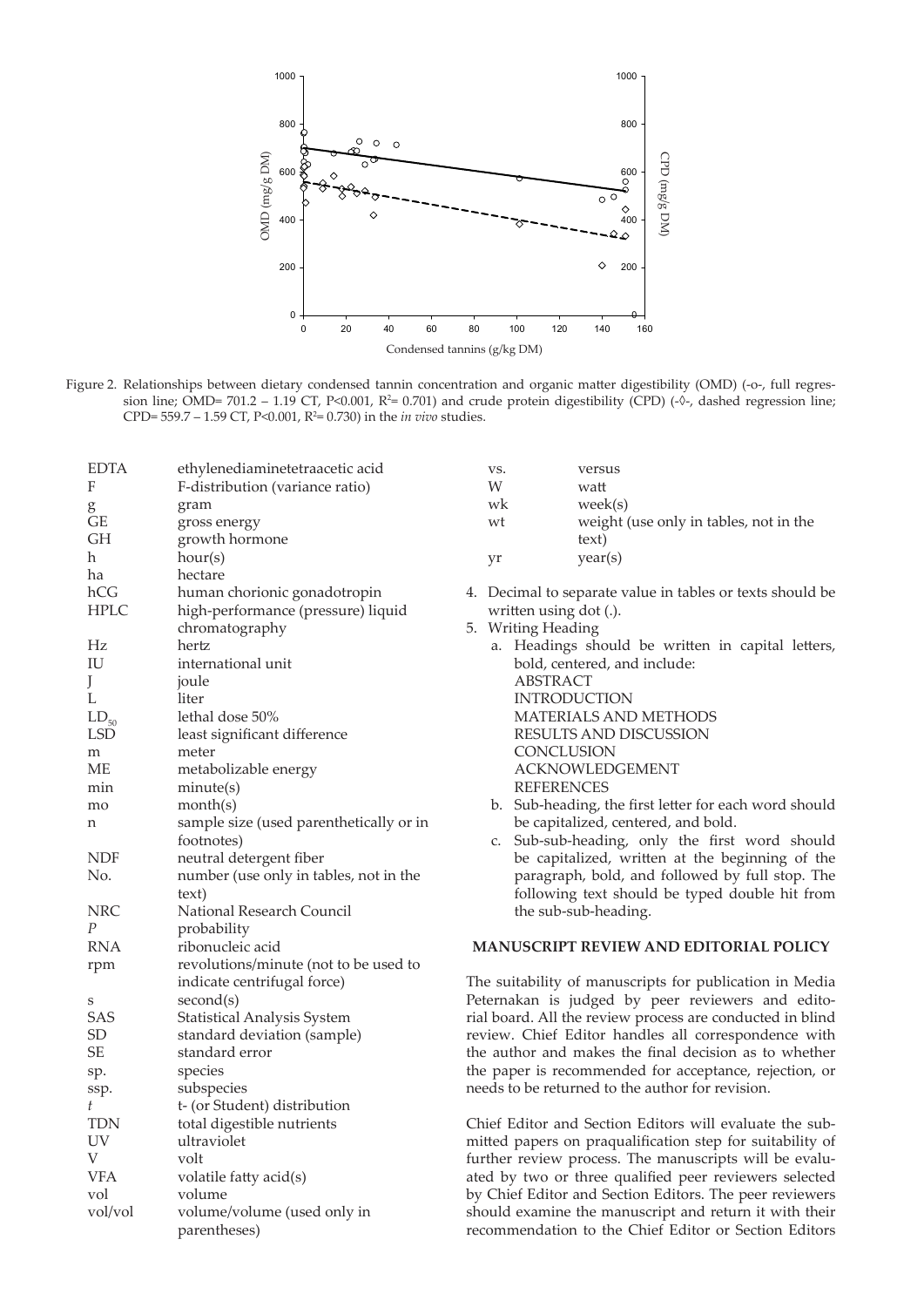as soon as possible, usually within 3 weeks. If one of peer reviewers recommend rejection, the Chief Editor will ask a third reviewer or Section Editors to decide the acceptance or rejection of the paper.

Papers needing revision will be returned to the authors, and the author must return the revised manuscript to the Chief Editor via OJS of Media Peternakan. Chief Editor send the revised manuscript to Section Editors to check whether the manuscript is revised as suggested by peer reviewers. Sections Editors could give recommendation to Chief Editor that the manuscript should return to authors, accept, or reject within 2 weeks. After acceptance by Section Editors, manuscript is forwarded to technical editor to be layout for editorial board meeting. Chief Editor would send an acceptance letter announcing the publication issue attached with manuscript reprint to authors.

There are three steps of revision process by authors: 1) revision manuscript to accomodate peer reviewer suggestions within 2-4 weeks; 2) revision to accomodate Section Editors suggestions within 2-4 weeks (if any); and 3) revision to accomodate editorial meeting suggestions within 1 weeks (if any). Manuscripts that exceed the revision deadline will be withdrawn. Authors may request for extension to Chief Editor before the revision expires. The time interval from the date the manuscript is submitted to the acceptance for publication varies, depending on the time required for review and revision.

#### **Manuscript Process**



Manuscripts are rejected usually for 3 general reasons: 1) The topic of manuscript does not fit in the journal scope and may be better suited for publication elsewhere. 2) The substance of the manuscripts does not meet Media Peternakan standards; the data may be incomplete; the methodology used is not appropriate; lack of novelties and no advancement of the existing knowledge; or there are no consistency among objectives, research design/method, evidence, and conclusion. 3) Manuscript are not written following Media Peternakan guidelines in Intruction to Authors. These manuscripts may be rejected without review process. Manuscripts could also be rejected in the review process if Authors do not revise the manuscripts as suggested by reviewers and editorial board, also do not give response/rebuttal against the suggestions.

If manuscript is rejected, the author will be notified by Chief Editor with a statement of reasons for rejection. The author may appeal to Chief Editor if he or she believes an unfair judgement has been made which enclose the author's reasons. Chief Editor will review and discuss the reasons with Section Editors responsible for the manuscript, and later decide whether to accept or deny the appeal.

Reprints of all manuscripts will be provided to the corresponding author. The reprints should be read carefully, checked against the typed manuscript, and the corrections may be returned soon. Authors submitting manuscripts should understand and agree that copyright of manuscripts published are held by Media Peternakan. The statement to release the copyright to Media Peternakan is stated in Form A. Copyright encompass exclusive rights to reproduce, to distribute, and to sell any part of the journal articles in all form and media. The reproduction of any part of this journal, its storage in databases and its transmission by any form or media will be allowed only with a written permission from Media Peternakan.

#### **MANUSCRIPT SUBMISSION FEE**

- 1. Author(s) are charged IDR 2,000,000,- for Indonesian author(s) or 250 US\$ for foreign author(s) for each article accepted for publication. Corresponding authors will get 10 (ten) reprints and 1 (one) exemplar of the journal.
- 2. Photo page(s) will be charged separately.

#### **ADDRESS FOR CORRESPONDENCE**

#### **Editorial Board of Media Peternakan**

Faculty of Animal Science Building, Bogor Agricultural University Jln. Agatis, Kampus IPB Darmaga, Bogor Indonesia 16680 Telephone/Facsimile: +62 251 8421692 E-mail: mediapeternakan@yahoo.co.id, mediapeternakan@ipb.ac.id Website: http://medpet.journal.ipb.ac.id/, http://journal.ipb.ac.id/index.php/mediapeternakan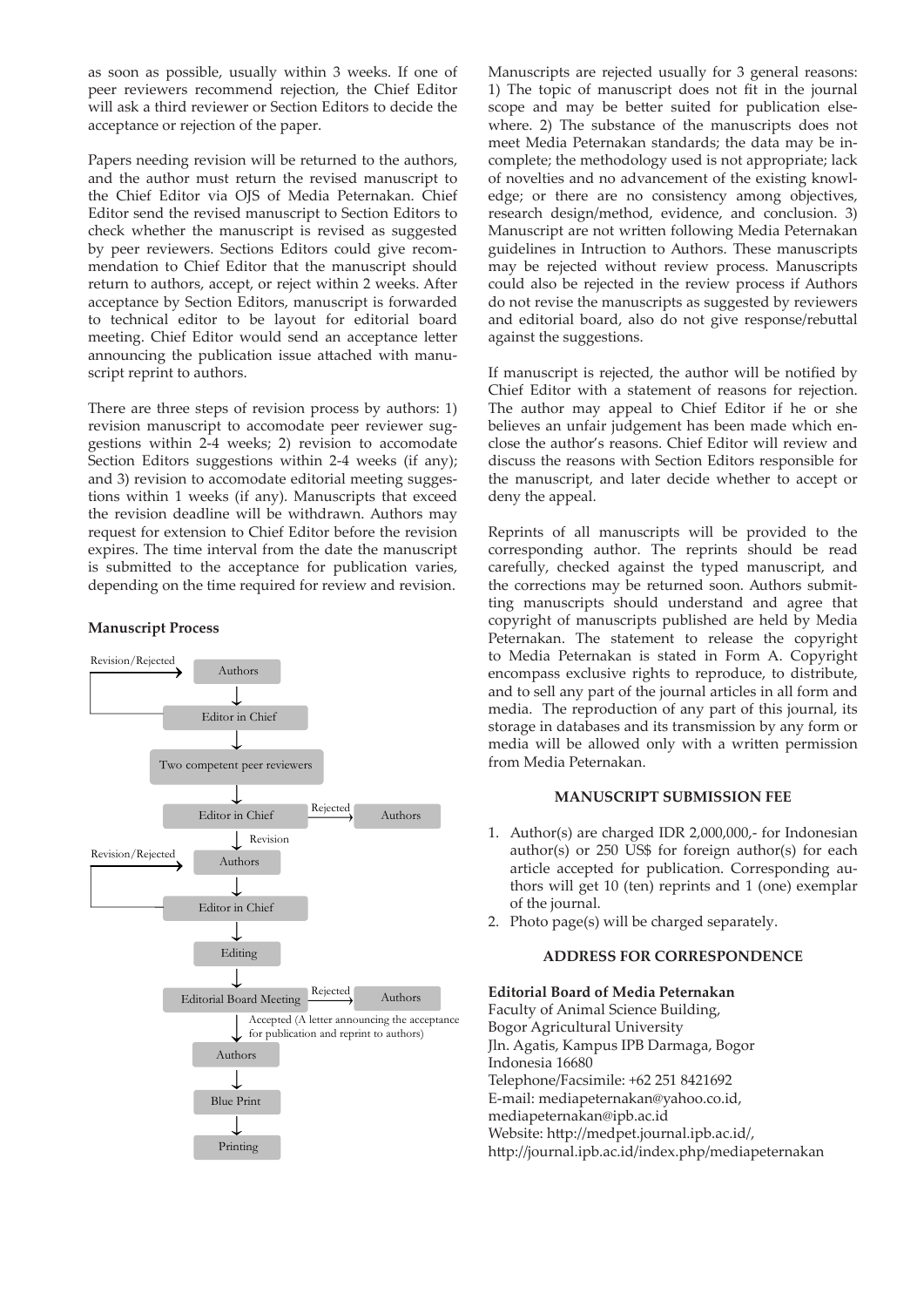#### **POLICY OF ETHICS AND MALPRACTICES MEDIA PETERNAKAN Journal of Animal Science and Technology**

#### **Background**

Media Peternakan has to ensure that all published works within the journal follow ethical principles on academic publishing. It is therefore essential to set an ethical standard for all stakeholders to create a conducive environment and to avoid problems that may arise due to a certain conflict of interest. This document presents the policy of Media Peternakan on the respective publication ethics and malpractice statement as guidance for all stakeholders of the journal.

#### **Publication and authorship**

All persons listed as authors should qualify for authorship. Such authorship should be limited to persons who have contributed significantly to the conception, design, execution, data acquisition, data analysis or interpretation of the manuscript. All other persons who have participated in certain important aspects of the research but do not qualify as authors, then they should be acknowledged. Authorship is a responsibility of the corresponding author; he or she should ensure that all appropriate co-authors are included in the manuscript. The corresponding author, on behalf of all co-authors, should submit a form (Form A) stating that all of them have seen and approved the final version of the manuscript and have agreed to submit it for publication. Request to add or remove author(s) or to arrange the author names of the accepted manuscript before it is published, must be sent to Chief Editor.

#### **Responsibilities of authors**

Authors are obliged to follow in peer review process set by Media Peternakan. Authors are responsible to provide original and accurate data (no plagiarism, no fraudulent data) concerning the manuscript submitted, and to provide the data when they are requested. The submitted manuscript should not be under consideration or accepted for publication elsewhere. Where parts of the data have been published elsewhere, the sources have to be acknowledged or cited accordingly. When reproducing data from other sources, proper citation and permission are required. Authors should ensure that studies involving animals are performed according to animal ethics and welfare. Any potential conflict of interest has to be declared including any financial, personal, or other relationships with other people or organizations related to their work that could affect their work. All sources of financial supports for the research project and study sponsor(s) (if any) along with their role in the research or study, should be disclosed in the Acknowledgement. Authors are requested to be willing to publish corrections, clarifications, retractions and apologies when needed.

#### **Responsibilities of reviewers**

Reviewers are requested to assist in improving the quality of the manuscript through an objective review process within a scheduled period of time, and to contribute to the decision-making process on the manuscript. If reviewers find any published or submitted content similar to that under review, the editor has to be informed. Reviewers should have no conflict of interest with respect to the research, the authors and/or the research funders. Any confidentiality of information supplied by the editor or author should be maintained.

#### **Responsibilities of editors**

Editors have the complete responsibility and authority to accept or reject an article. They should have no conflict of interest with regard to articles they accept or reject. Editors should be objective and fair when conducting their duties without making any discrimination on gender, ethnic, religion, political view or geographical origin of the authors. Editors should also accept manuscripts on the basis of academic merit and without commercial influence. Anonymity of reviewers should be preserved by editors.

#### **Publishing ethics issues**

Authors, reviewers and editors should maintain the integrity of the academic record during the whole process of publication. Business needs should be precluded from compromising intellectual and ethical standards.

#### **Animal ethics issues**

Authors should ensure that studies involving animals are performed according to animal ethics and welfare. All experimental animals should be cared for and used in compliance with international, national or local regulations. The authors should state explicitly in a statement/letter including the name of ethics authority and the approval number, that experiments were approved by an authority concerning the compliance with animal ethics and welfare.

Authors could refer to International Standards for Editors and Authors (http://publicationethics.org/ international-standards-editors-and-authors) by COPE (Committee on Publication Ethics) for policies that are not stated in this instructions.

#### **MEDIA PETERNAKAN**

**Journal of Animal Science and Technology**

Faculty of Animal Science Building, Bogor Agricultural University Jln. Agatis, Kampus IPB Darmaga, Bogor 16680, Indonesia Phone/Fax: +62-251-8421692 e-mail: mediapeternakan@ipb.ac.id; mediapeternakan@yahoo.co.id website: http://medpet.journal.ipb.ac.id/;

http://journal.ipb.ac.id/index.php/mediapeternakan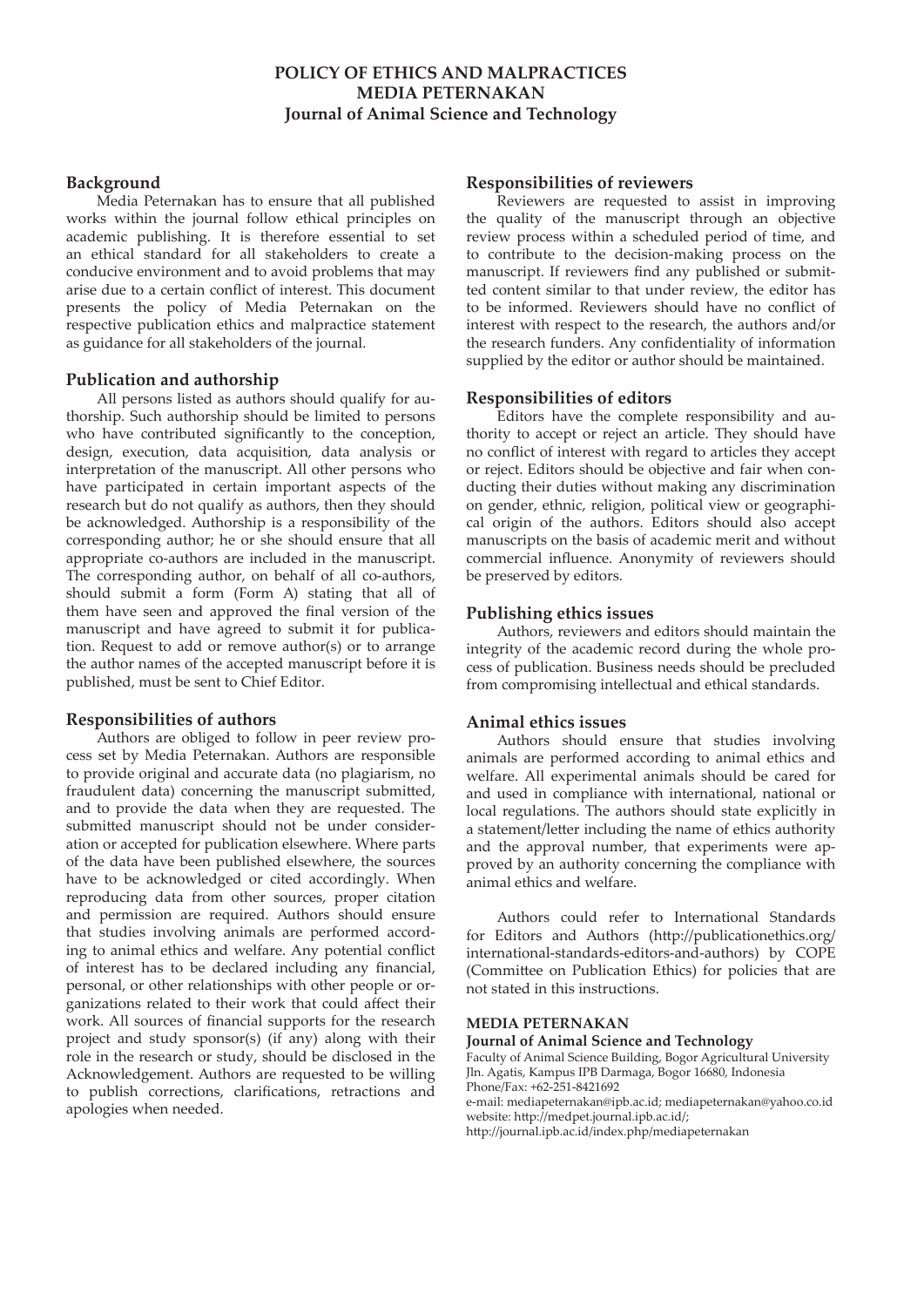# **FORM A**







Faculty of Animal Science, Bogor Agricultural University Jln. Agatis, Kampus IPB Darmaga, Bogor Indonesia 16680 Telephone: +62 251 8421692, 8622841; Facsimile: +62 251 8421692, 8622842 E-mail: mediapeternakan@yahoo.co.id, mediapeternakan@ipb.ac.id Website: http://medpet.journal.ipb.ac.id/, http://journal.ipb.ac.id/index.php/mediapeternakan

# **Statement of Originality**

To: Editorial Board of Media Peternakan Faculty of Animal Science, Bogor Agricultural University

Herewith we submit a manuscript,

| Title        |   |
|--------------|---|
| Author $(s)$ |   |
|              |   |
|              |   |
| Institution  |   |
|              |   |
|              | 4 |
|              |   |

To be published in Media Peternakan. We declare that the content of this manuscript or a major portion thereof has not been published, that it is not being submitted for publication elsewhere, and it will not be submitted to any media during the review process, unless we have officially withdrawn the manuscript from Media Peternakan on a letter containing relevan reasons signed by the majority of authors.

We agree to follow the entire process of manuscript selection in accord to Media Peternakan procedures, including revising the manuscripts by following the Editor and Reviewers comments in a specified time. We understand and agree that if does not follow the rules will be disqualified for publishing manuscript in MP for 2 consecutive years since the letter issued.

We declare that all listed names are entitled to become an author and all have agreed the final form of submitted manuscripts.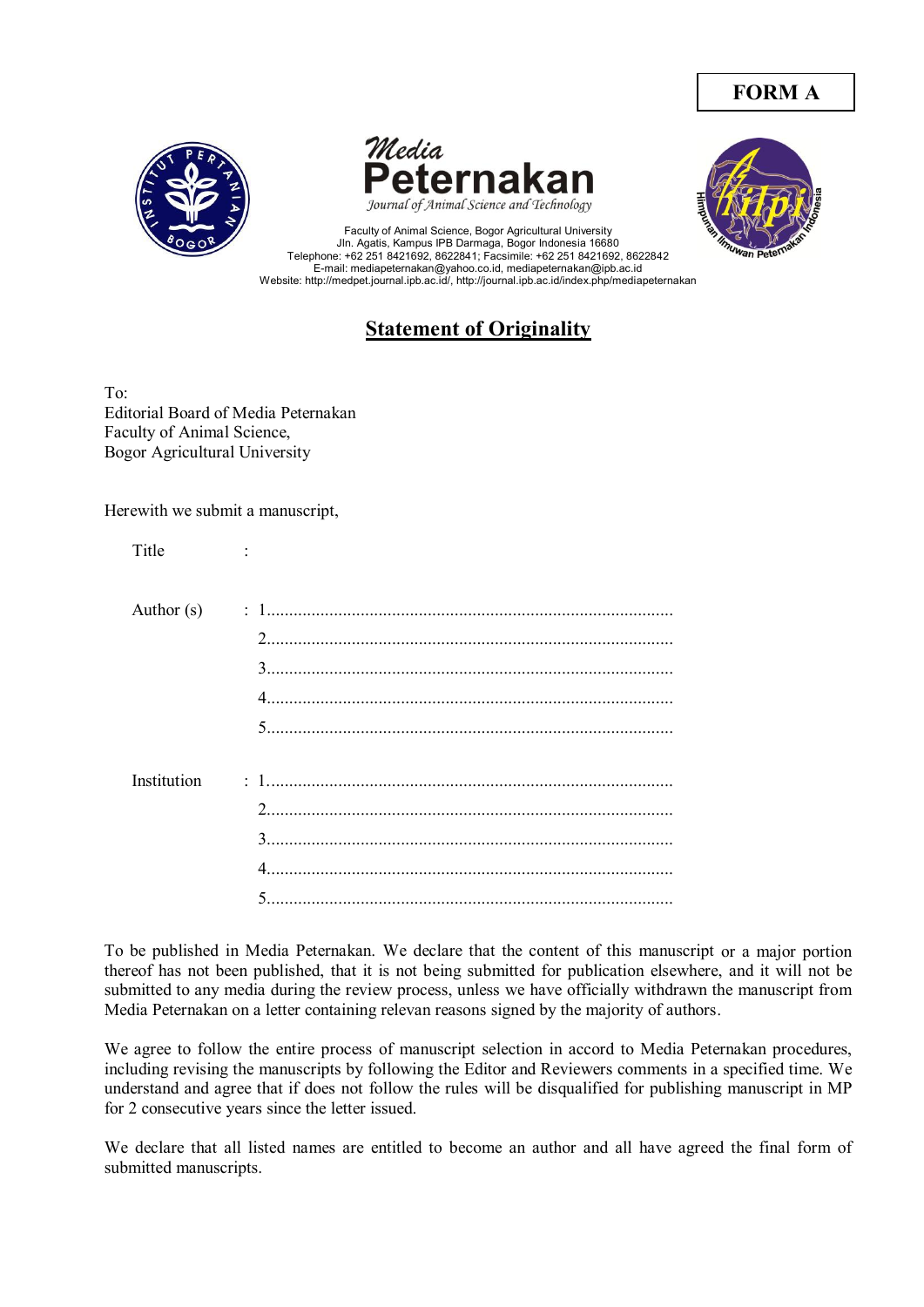







Faculty of Animal Science, Bogor Agricultural University Jln. Agatis, Kampus IPB Darmaga, Bogor Indonesia 16680 Telephone: +62 251 8421692, 8622841; Facsimile: +62 251 8421692, 8622842 E-mail: mediapeternakan@yahoo.co.id, mediapeternakan@ipb.ac.id Website: http://medpet.journal.ipb.ac.id/, http://journal.ipb.ac.id/index.php/mediapeternakan

| For correspondence, please contact us at: |   |  |
|-------------------------------------------|---|--|
| Name                                      |   |  |
| Address                                   | ۰ |  |
|                                           |   |  |

Phone/e-mail :

Thank you for your attention and collaboration.

| Signature                                                                                                                                                                                                                     |      |
|-------------------------------------------------------------------------------------------------------------------------------------------------------------------------------------------------------------------------------|------|
|                                                                                                                                                                                                                               |      |
|                                                                                                                                                                                                                               |      |
|                                                                                                                                                                                                                               |      |
|                                                                                                                                                                                                                               |      |
|                                                                                                                                                                                                                               | Date |
| Signature expansion of the state of the state of the state of the state of the state of the state of the state of the state of the state of the state of the state of the state of the state of the state of the state of the |      |
|                                                                                                                                                                                                                               |      |
| Signature                                                                                                                                                                                                                     |      |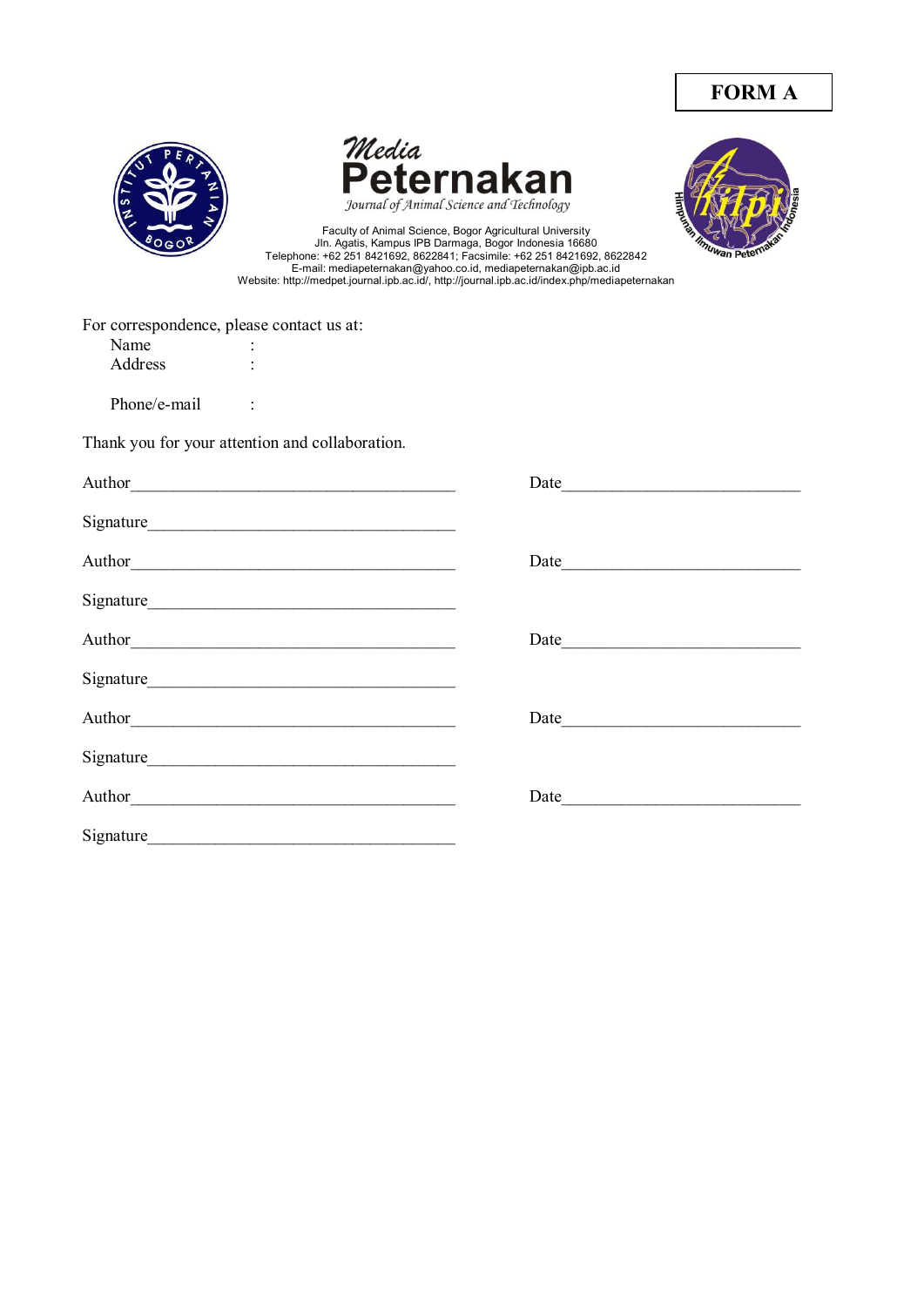# **FORM A**







Faculty of Animal Science, Bogor Agricultural University<br>Jln. Agatis, Kampus IPB Darmaga, Bogor Indonesia 16680<br>Telephone: +62 251 8421692, 8622841; Facsimile: +62 251 8421692, 8622842 E-mail: mediapeternakan@yahoo.co.id, mediapeternakan@ipb.ac.id<br>Website: http://medpet.journal.ipb.ac.id/, http://journal.ipb.ac.id/index.php/mediapeternakan

# **Copyright Release Form**

We are the authors of a manuscript,

| Title        |                                     |
|--------------|-------------------------------------|
| Author $(s)$ |                                     |
| Institution  | $\overline{2}$<br>$\mathbf{R}$<br>5 |

agree to release to the Media Peternakan all control over the manuscript including rights to reproduce, to distribute, and to sell as part of the journal.

|                                                                                                                                                                                                                                | Date |  |
|--------------------------------------------------------------------------------------------------------------------------------------------------------------------------------------------------------------------------------|------|--|
|                                                                                                                                                                                                                                |      |  |
| Author <u>Communication</u>                                                                                                                                                                                                    |      |  |
|                                                                                                                                                                                                                                |      |  |
|                                                                                                                                                                                                                                |      |  |
|                                                                                                                                                                                                                                |      |  |
|                                                                                                                                                                                                                                |      |  |
|                                                                                                                                                                                                                                |      |  |
| Author Author Authority and the Contract of the Contract of the Contract of the Contract of the Contract of the Contract of the Contract of the Contract of the Contract of the Contract of the Contract of the Contract of th | Date |  |
| Signature                                                                                                                                                                                                                      |      |  |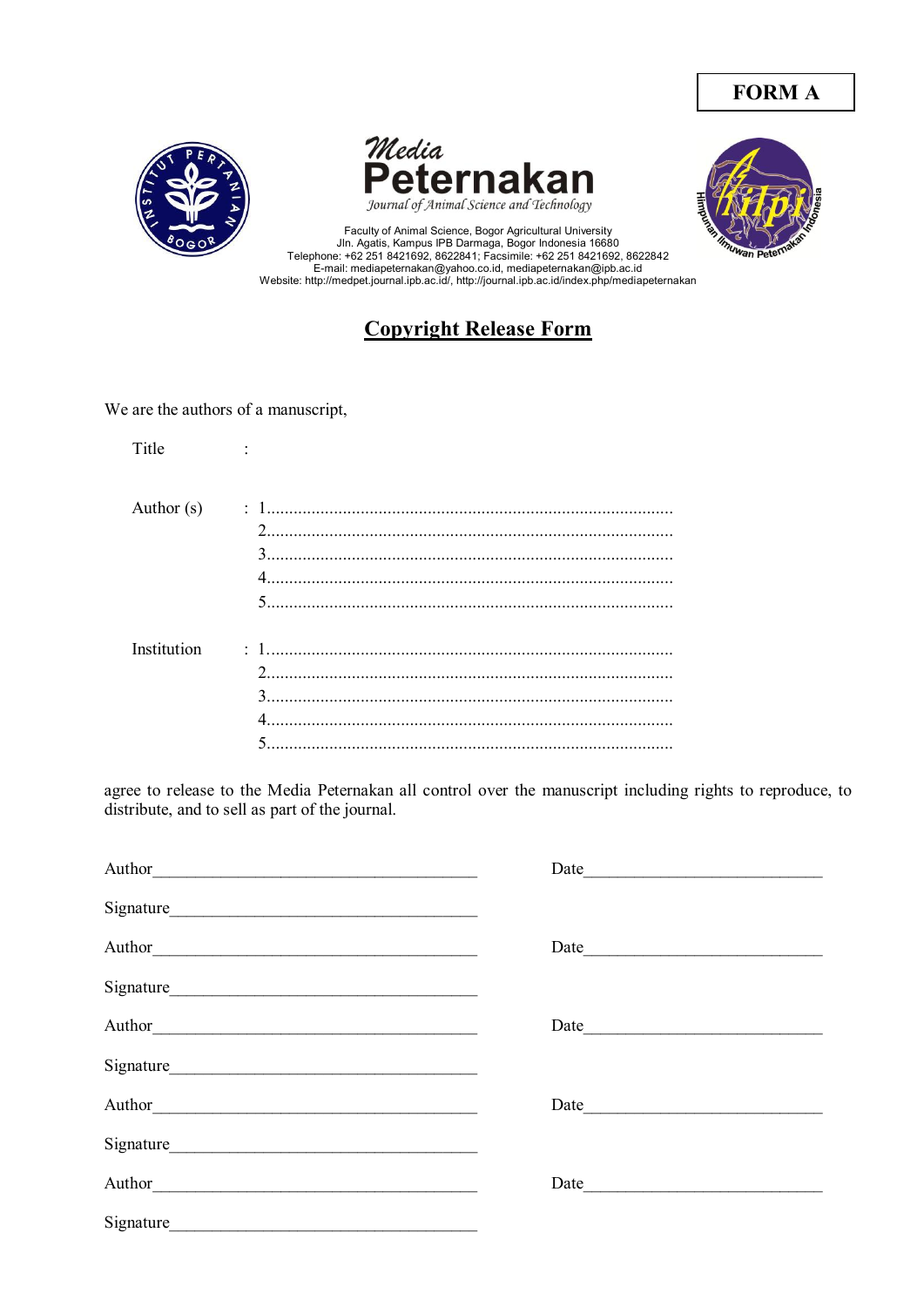





Faculty of Animal Science, Bogor Agricultural University Jln. Agatis, Kampus IPB Darmaga, Bogor Indonesia 16680 Telephone: +62 251 8421692, 8622841; Facsimile: +62 251 8421692, 8622842 E-mail: mediapeternakan@ipb.ac.id, mediapeternakan@yahoo.co.id Website: http://medpet.journal.ipb.ac.id/, http://journal.ipb.ac.id/index.php/mediapeternakan

### **SUBSCRIPTION FORM**

| Name            |  |
|-----------------|--|
|                 |  |
|                 |  |
|                 |  |
|                 |  |
| Phone/fax/email |  |

#### Subscription option :

| Rate                  | Description (Edition/Year) |
|-----------------------|----------------------------|
| Rp250.000,-/year      |                            |
| $Rp100.000,-/edition$ |                            |

Not including shipping and handling.

Bank account: BRI KCP Kampus IPB No. 0595-01-005208-53-3, o.b. Media Peternakan SWIFT CODE: BRINIDJA

> ....................,...............................20... Subscriber,

 $($ 

Please send this form to: Facsimile +62-251-8421692, 8622842 or e-mail: mediapeternakan@ipb.ac.id, mediapeternakan@yahoo.co.id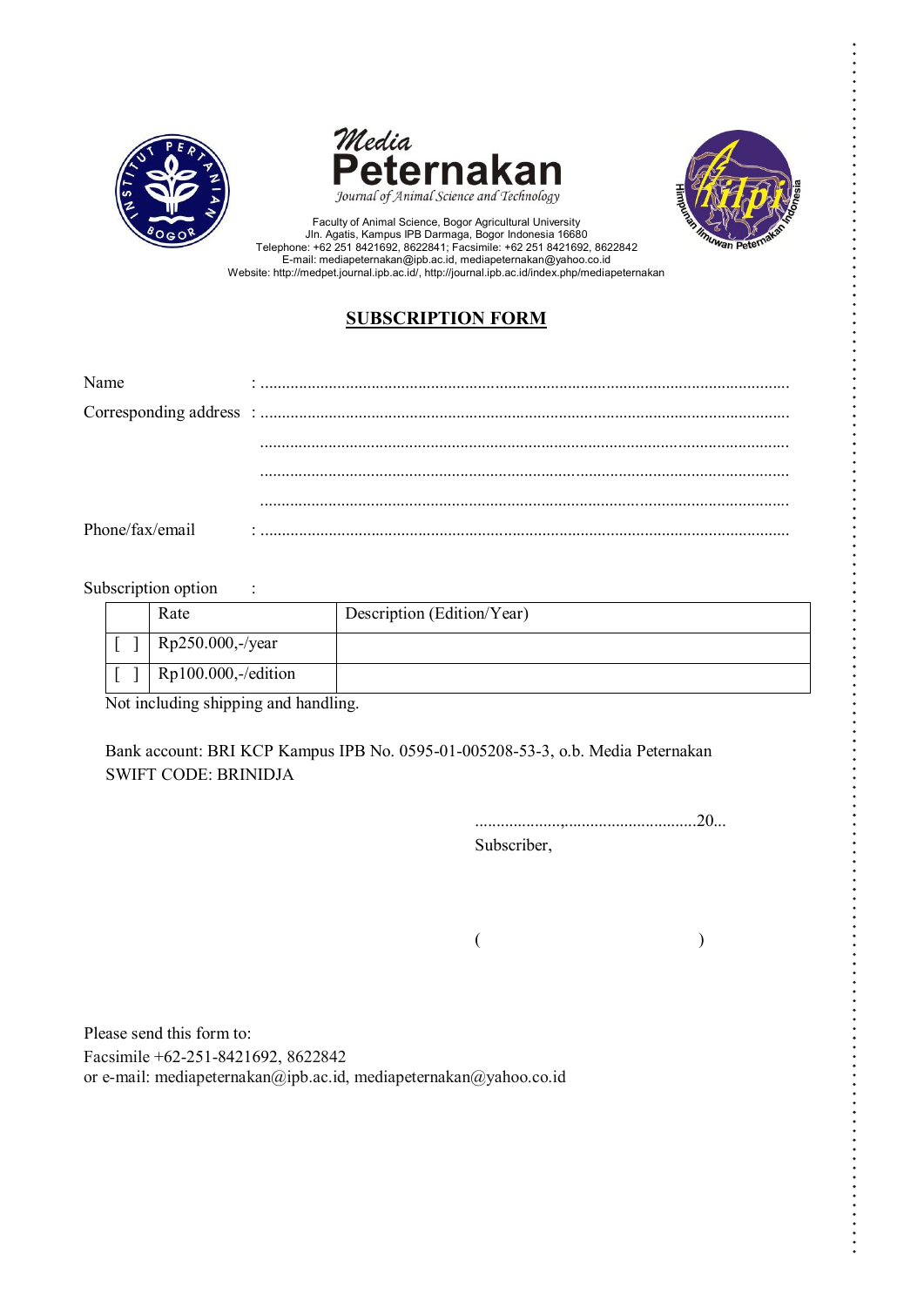

# Himpunan Ilmuwan Peternakan Indonesia (Animal Scientist's Society of Indonesia)

Jln. Agatis Kampus IPB Darmaga, Desa Babakan, Kec. Dramaga, Kab. Bogor 16680, Indonesia Phone./fax.: +62-251-8628251

# **ABOUT ANIMAL SCIENTIST'S SOCIETY OF INDONESIA (ASSI)**

# **Background**

Following the initiation among the Indonesian animal scientists in 2011, the Animal Scientist's Society of Indonesia (ASSI) was legally declared in Bogor on 11th February 2012. The Animal Scientist's Society of Indonesia (ASSI) was declared as an effort to synergize all potencies of animal scientist to achieve a maximum contribution and a more effective result in enhancing the quality of animal researches in Indonesia. The Animal Scientist's Society of Indonesia is a professional organization in field of animal sciences which is independent, non partisan, non political practice and nonprofit oriented.

# **Characteristics and Goals**

The Animal Scientist's Society of Indonesia is characterized by its independency, non partisan, non political practice and nonprofit oriented. The Animal Scientist's Society of Indonesia has goals to drive forward the knowledge, technology and science (IPTEKS) of animal sciences in Indonesia regarding the development of animal farmers and farm animals resources as well as their supporting resources to enhance a better quality and prosperity of human resources in Indonesia.

### **Scope of Activities**

- 1. Organizing and directing all potencies of Indonesian animal scientists in developing the knowledge, technology and science (IPTEKS) of animal sciences.
- 2. Applying studies, researches, networking development and disseminating the results of knowledge, technology and science (IPTEKS).
- 3. Presenting award to a significant contribution of the scientists in development of animal sciences.
- 4. Assisting the government by providing the policies in education, research and applied technology to develop the animal sciences in Indonesia.

Bogor, April 2011 Chairman,

Prof. Dr. Ir. Muladno, M.S.A.